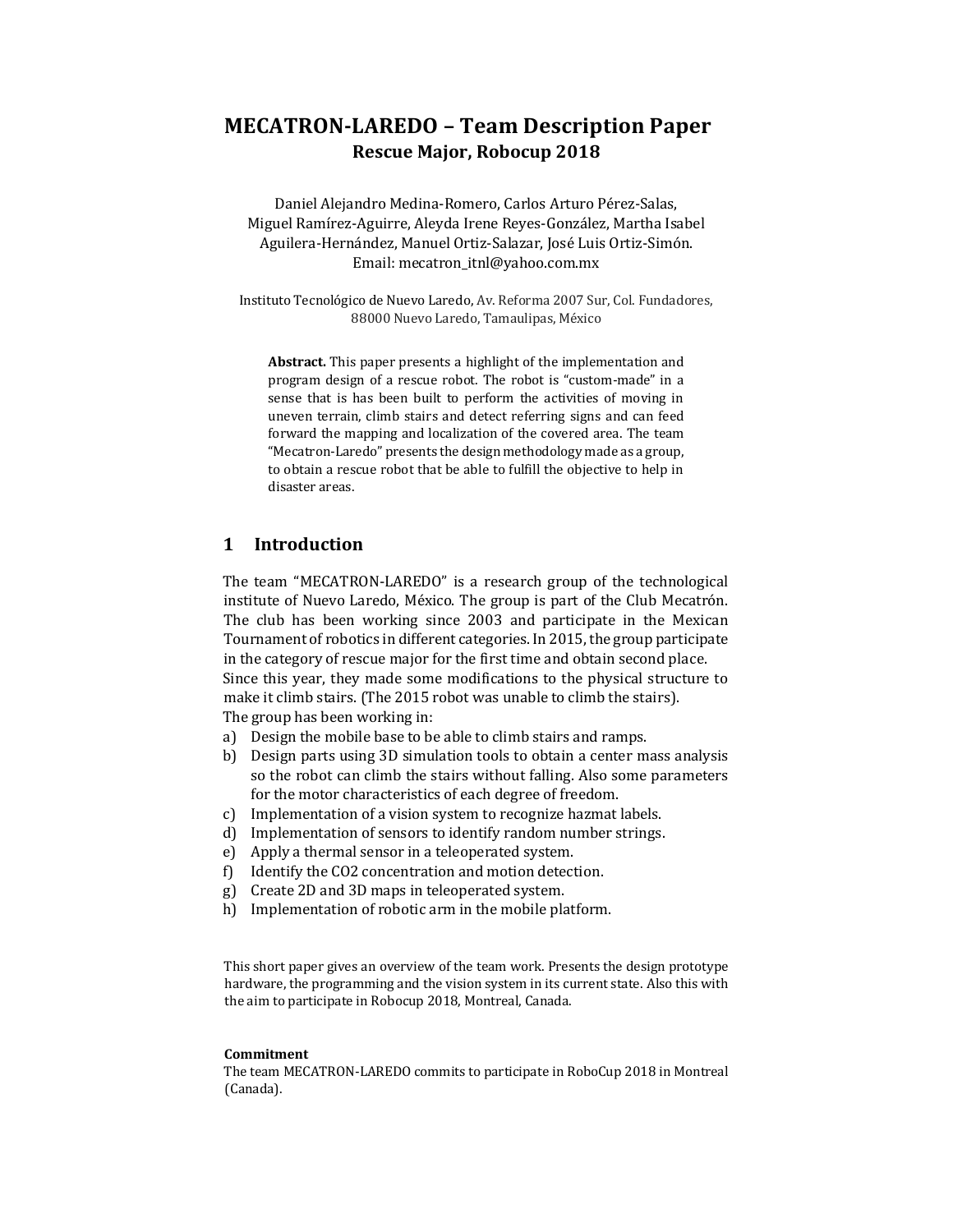#### **2 Implementation of Mobil Structure**

The first design (figure 1), was made in Autodesk inventor. It has 6 wheels arrange in a form that can be control separately. This type of arrange allow the robot to climb stairs and follow a path in uneven terrains.



Autodesk inventor.



Figure 1: First design in Figure 2: PVC prototype.

A small prototype was made with PVC to check the movements and provide information about the degrees of freedom needed in each wheel.(Figure 2). The general diagram of the project design for the rescue robot is shown in figure 3. It shows the main parts: The communications: This part include the human interface. The sensors thatinclude the vision system, CO2 system and the thermal sensor. The control, base in PWM and coordinated movement for each wheel. The design part that is the based for all the actions made in the implementation of the robot.



Figure3: General Diagram of robot project.

We use PTR  $\frac{3}{4}$  and nylamid for the structure. A center mass analysis was made to assure the stability of the robot when it climb the stairs.

The figure 4, shows the first test made with the structure. After this successful test, all the activities focus in test the robot with different obstacles like pipes and debris.



Figure 4: First test of the structure climbing stairs.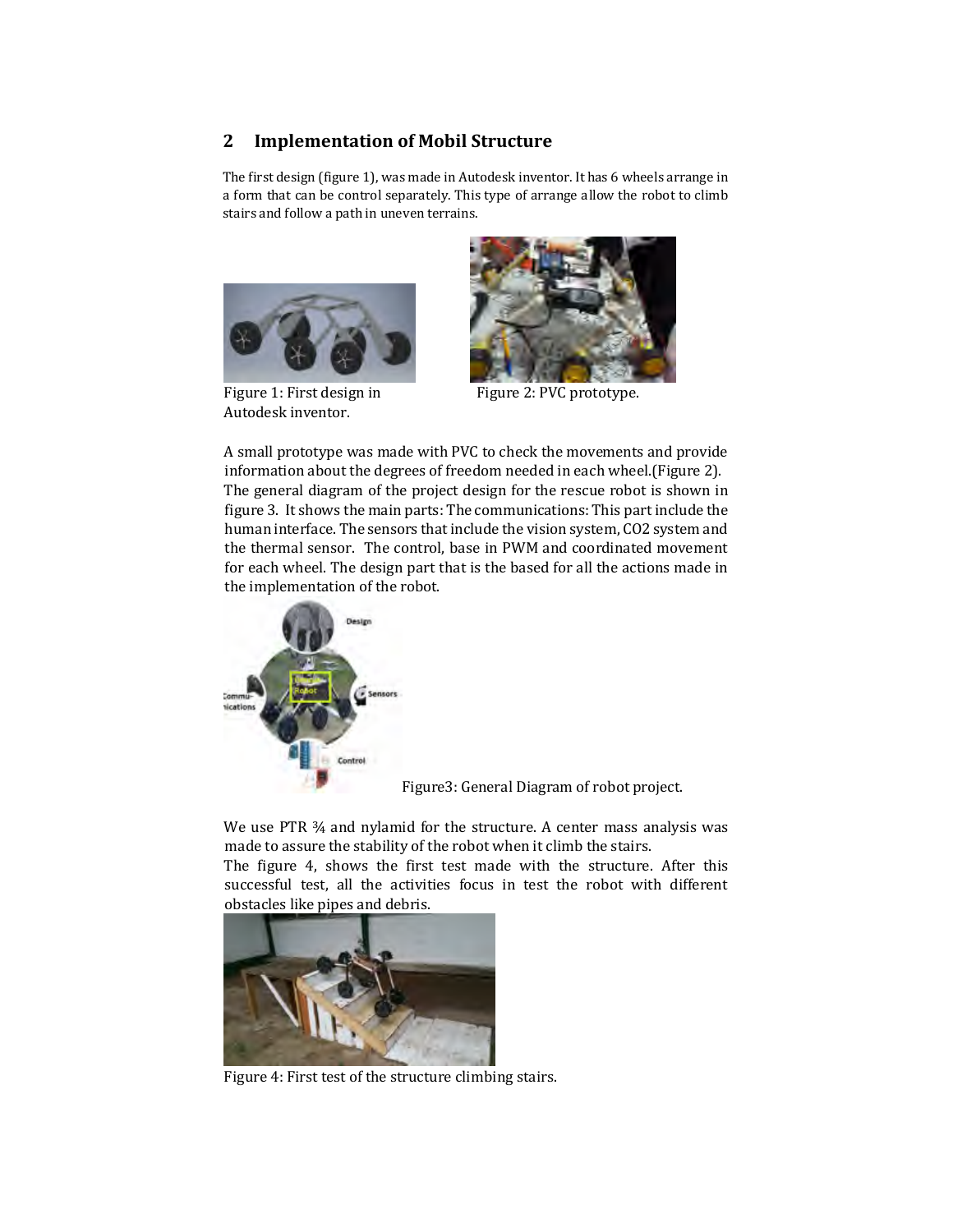#### **3 Image detection and mapping**

For the vision system, a Webcam Logitech C110 and a pixy camera are used to recognize hazmat labels. The information is send to the remote computer and also, color-led was implemented in the robot to sign when a label is detected.



Figure 5: Example of "Flamable Gas" label detected.

A centroid method algorithm is used to recognize each label and other images needed in the robot path. An example is shown in figure 6.

```
188 – stral ("Studen", 199<br>1905 – Skrivnik – imelovički malizik pak);<br>2011 – Donstavgen (skapen jepressk), 199
\begin{split} \texttt{m} = \texttt{recomp}(\texttt{m} = \texttt{m} \mid \texttt{m} \mid \texttt{m}) \\ & \texttt{untrivial} = \texttt{m}(\texttt{r}_i \mid \texttt{m}, \texttt{m} \mid \texttt{m} \mid \texttt{m}) \end{split}\begin{split} \mathfrak{so1} = \mathfrak{so1}(\mathbb{C}^{\mathbb{C}} \mathfrak{so}_{\mathbb{C}^{\mathbb{C}}}[1]) \\ \mathfrak{Longes\_coefficients} = \mathfrak{so1}(\mathfrak{so}_{\mathbb{C}}) \\ \mathfrak{so2} = \mathfrak{so2}(\mathfrak{so}_{\mathbb{C}}) \\ \mathfrak{so3} = \mathfrak{so2}(\mathfrak{so}_{\mathbb{C}}) \\ \mathfrak{so3} = \mathfrak{so2}(\mathfrak{so}_{\mathbb{C}}) \\ \mathfrak{so3} = \mathfrak{so2}(\mathfrak{so}_{\mathbb{C}}mentriades = manufirms febricain d
   ant = isself (specificate)
   imnov herratsk + mednostim sekund veli)<br>hed = hearnegenismush herratski, i);
   nd = increasurage.invk, 'server and<br>sontrologi = and (i, db. Societible) /
                                                                                                                                                                 1 + 12\begin{array}{l} \mathfrak{so}(l) = \mathfrak{so}(l) \mathop{\mathrm{argmax}}\limits_{\mathbf{v} \in \mathcal{V}} \big( \mathbb{I} \big) \, \big[ \\ \mathfrak{so}(l) = \mathfrak{so}(l) \mathfrak{so}(l) \mathfrak{so}(l) \mathfrak{so}(l) \mathfrak{so}(l) \big] \, \mathfrak{so}(l) \, \mathfrak{so}(l) \, \mathfrak{so}(l) \, \mathfrak{so}(l) \, \mathfrak{so}(l) \, \mathfrak{so}(l) \, \mathfrak{so}(l) \, \mathfrak{so}(l) \, \math\begin{split} \text{if } \mathcal{F} = \text{reduced property}(\text{Im}T_{\mathbf{z}} \cap \text{tr}(\mathcal{F} \subseteq \mathbb{R}^{d}) \text{)} \\ \text{if } \mathcal{F} \in \text{Tr}(\text{Im}T \cap \mathcal{F} \subseteq \mathbb{R}^{d}) \text{ if } \mathcal{F} \in \text{Tr}(\text{Im}T \cap \mathcal{F} \subseteq \mathbb{R}^{d}) \text{ if } \mathcal{F} \in \text{Tr}(\text{Im}T \cap \mathcal{F} \subseteq \mathbb{R}^{d}) \text{ if } \mathcal{F} \in \text{Tr}(\text{Im}T \
```
Figure 6: Centroid of images, program example.



Figure 7: Robot detecting different labels.

Figure 7, shows the robot detecting different labels. Figure 8, shows the data send to a remote computer and also the leds that are in the robot that get on when certain label is detected.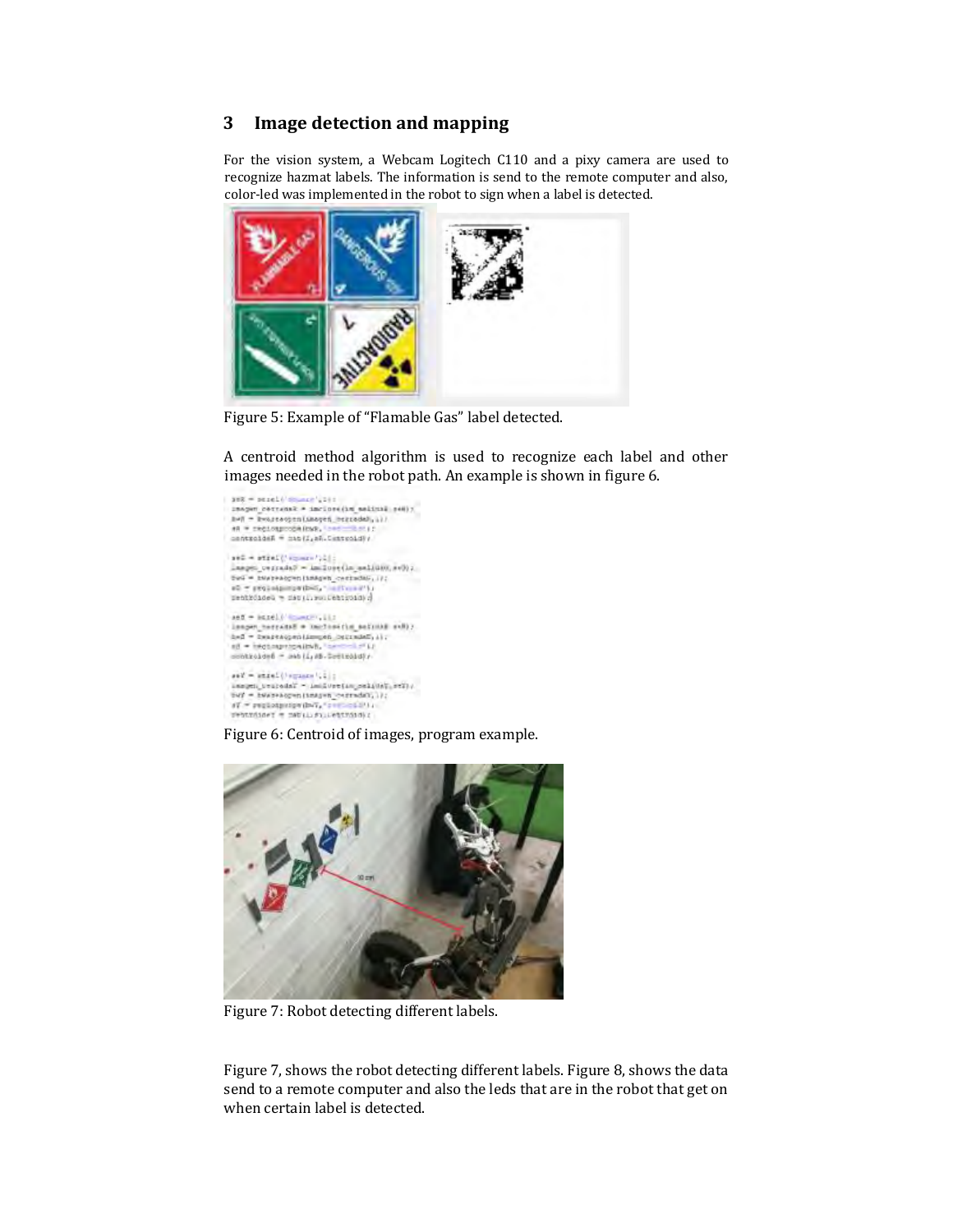#### **4 Sensors**

To obtain a thermal image, an Adafruit AMG8833 IR is used. To help the mapping system, a Duinopeak NEO-6M GPS Shield is used to obtain a real time GPS data.



Figure 8: Information sent to remote computer.



Figure 9: Several test to CO2 sensor

The MQ-135 module is used to detect the concentration of CO2. Several tests was made to assure the functionality of the sensor. The information of the sensor is sent to remote computer.

## **5 Robotic Arm**

A robotic arm was design to fulfill the need for manipulation and inspection of disaster areas. A kinematic and cinematic study was made. Also, a torque study to obtain a robot robotic arm. Figure 10 shows the initial design in inventor. Figure 11, shows an example of the kinematic study made with the robotic arm designed. Figure 9, shows the robot arm extracting a pipe.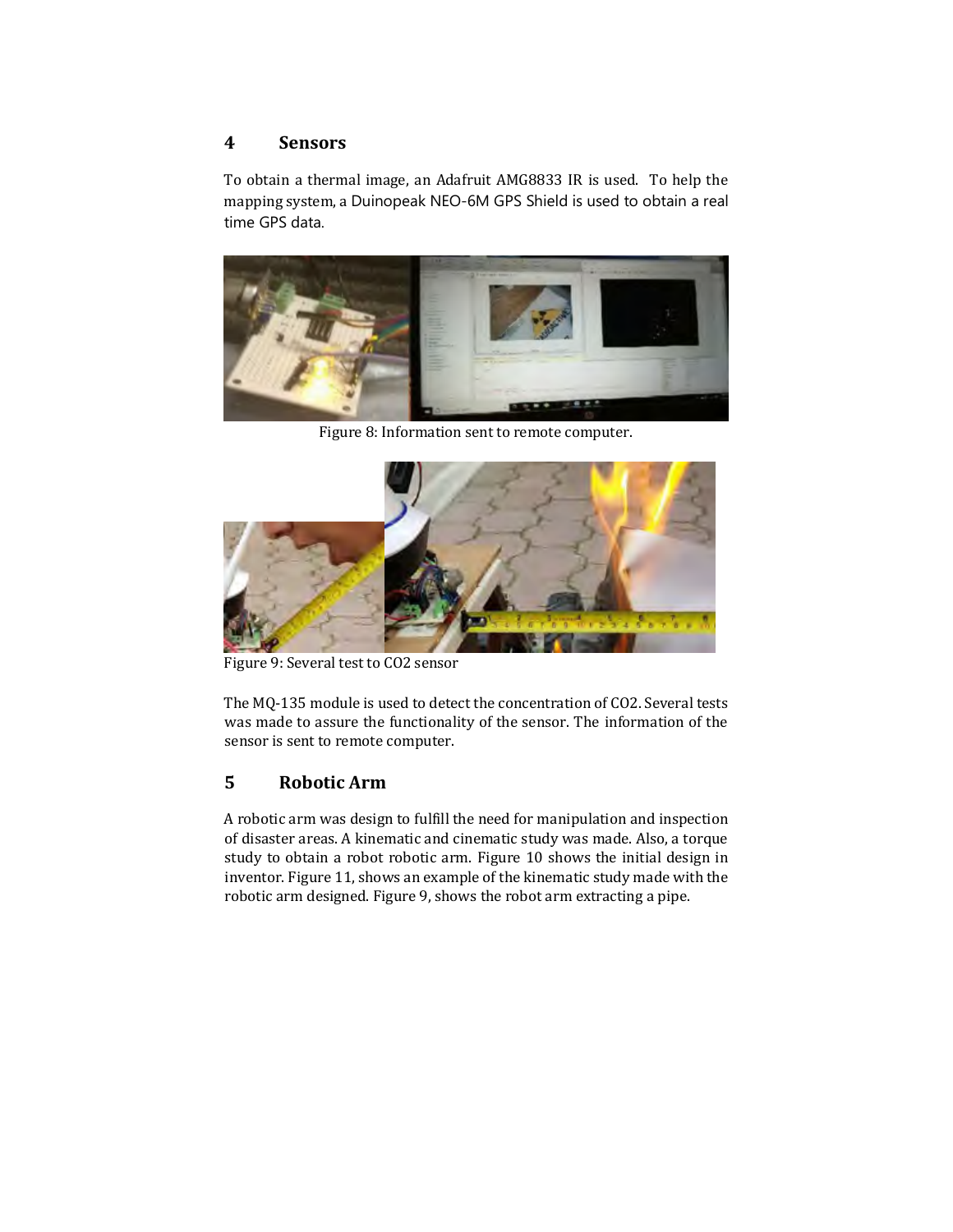

Figure 10: Robotic arm design in inventor.





Figure 12: Pipe extracting